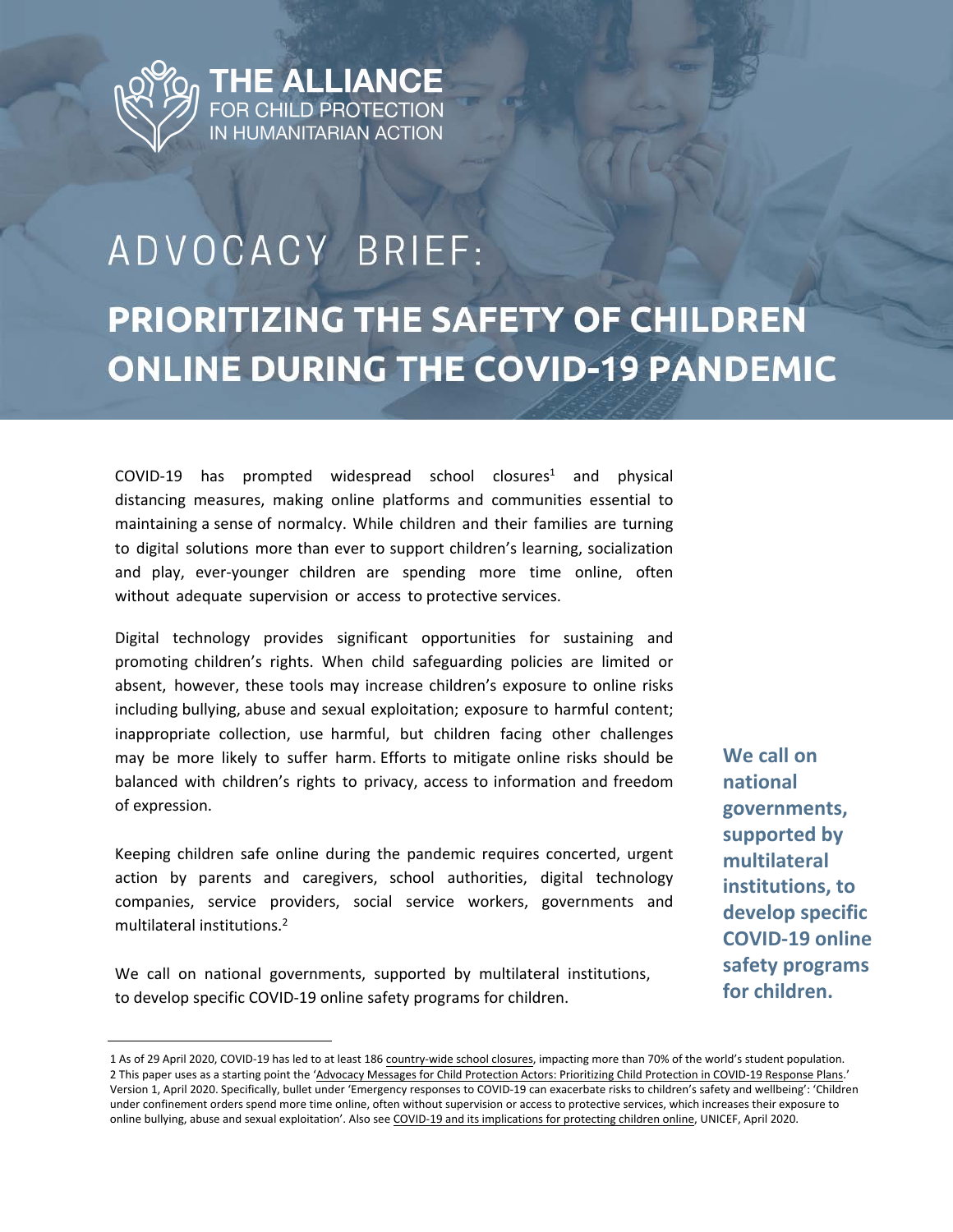# **1.**

### **Strengthen national efforts to prevent, respond to and seek justice for online threats**

- Be aware of the potential increased online risks to children during the COVID-19 crisis and seek to address these risks through increased monitoring and enforcement of regulations.
- Use the latest data and models to monitor how containment measures and restricted movement exacerbate both online and offline violence against children during the COVID-19 crisis and to inform policy.
- Advance educational initiatives on child online safety, which should complement efforts to connect children to online learning and resources for socialization and play. These should be designed to raise awareness about online risks and resources, using media and other communications channels to spread key messages.
- Maintain center-based supports and home visiting for the most at-risk children and allocate sufficient resources to train, equip and adequately support core child protection workers so they may continue their efforts to keep children safe under COVID-19 containment orders.
- Train health, education and social service workers on the increased risks of online abuse and exploitation that children face during the COVID-19 crisis.
- Give specialized training to front line workers who offer mental health and psychosocial support so they can inform the most vulnerable children about online risks in ways that address children's anxiety and insecurity.
- Where in-person protection services are unsafe or inappropriate, adapt procedures to deliver protective services virtually or remotely.
- Where they do not already exist, install local helplines and hotlines to support children in distress. Direct the public to contact the police when there is imminent danger.
- Ensure that social service providers, schools, parents, caregivers and children are aware of local reporting mechanisms and that they have the support numbers of local helplines and hotlines.
- Strengthen law enforcement's ability to enforce existing regulations and to monitor and respond to increased online risks.

**2.**

#### **Provide support to parents, caregivers and schools to implement online safety protocols**

● Provide guidance and tools, including appropriate online safeguarding policies, that instruct parents, caregivers and schools on how to respond to and, if needed, report harmful contacts, conduct and content.